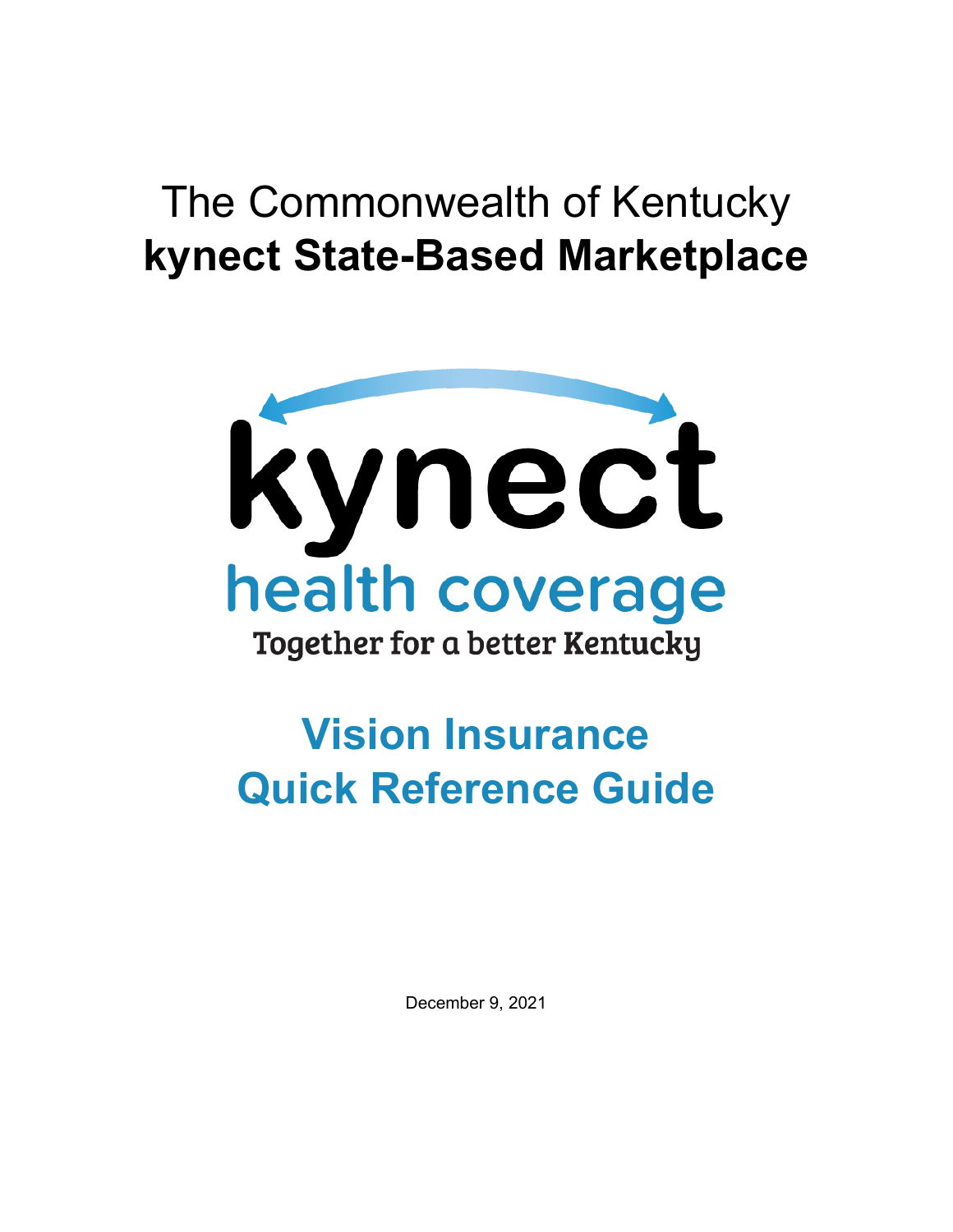## **Introduction**

This Quick Reference Guide is intended to instruct users on how to access Vision Insurance offered through the VSP website.

### **Table of Contents**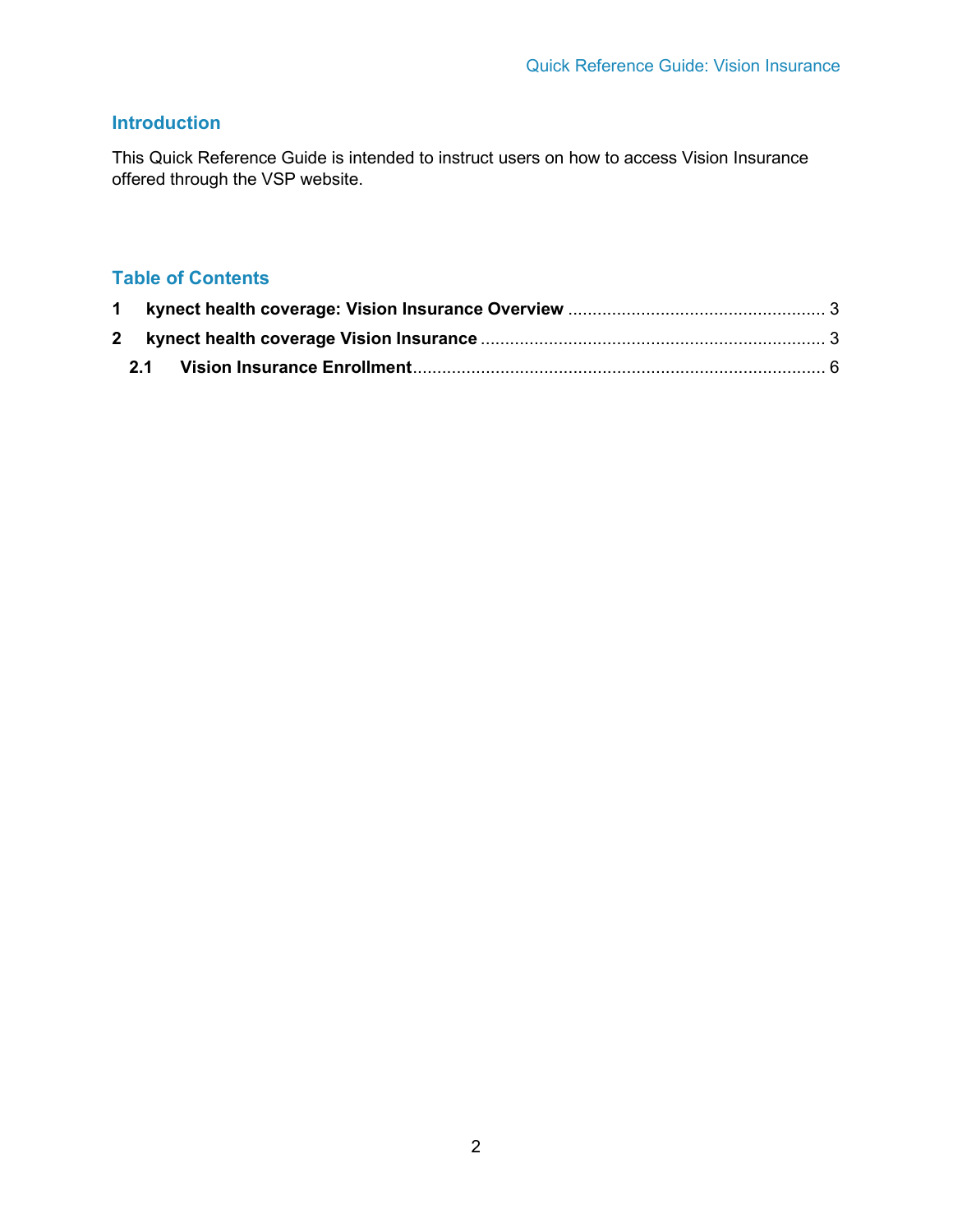#### <span id="page-2-0"></span>**1 kynect health coverage: Vision Insurance Overview**

kynect health coverage offers access to vision coverage to Kentuckians through a partnership with insurance companies that offer vision benefits. Adults may enroll directly through an Issuer. Qualified Health Plans (QHPs) offered through kynect health coverage includes some vision benefits for children under the age of 21. Some QHPs also offer limited vision benefits for adults.

Residents do not enroll in Vision Insurance directly through kynect health coverage, but through the Vision Service Plan (VSP) website. VSP is an insurance company that specializes in vision coverage for Individuals and families. Residents may enroll in vision plans through the VSP website at any time of the year.

#### <span id="page-2-1"></span>**2 kynect health coverage Vision Insurance**

kynect health coverage Vision Insurance may be accessed through the kynect health coverage website under the *Qualified Health Plans* tile. From there, navigate to the VSP website to learn more about Vision Insurance and enroll in coverage.

- 1. Navigate to the kynect health coverage website at [kynect.ky.gov/healthcoverage.](https://kynect.ky.gov/healthcoverage)
- 2. Click **Learn More** under *Qualified Health Plans*.

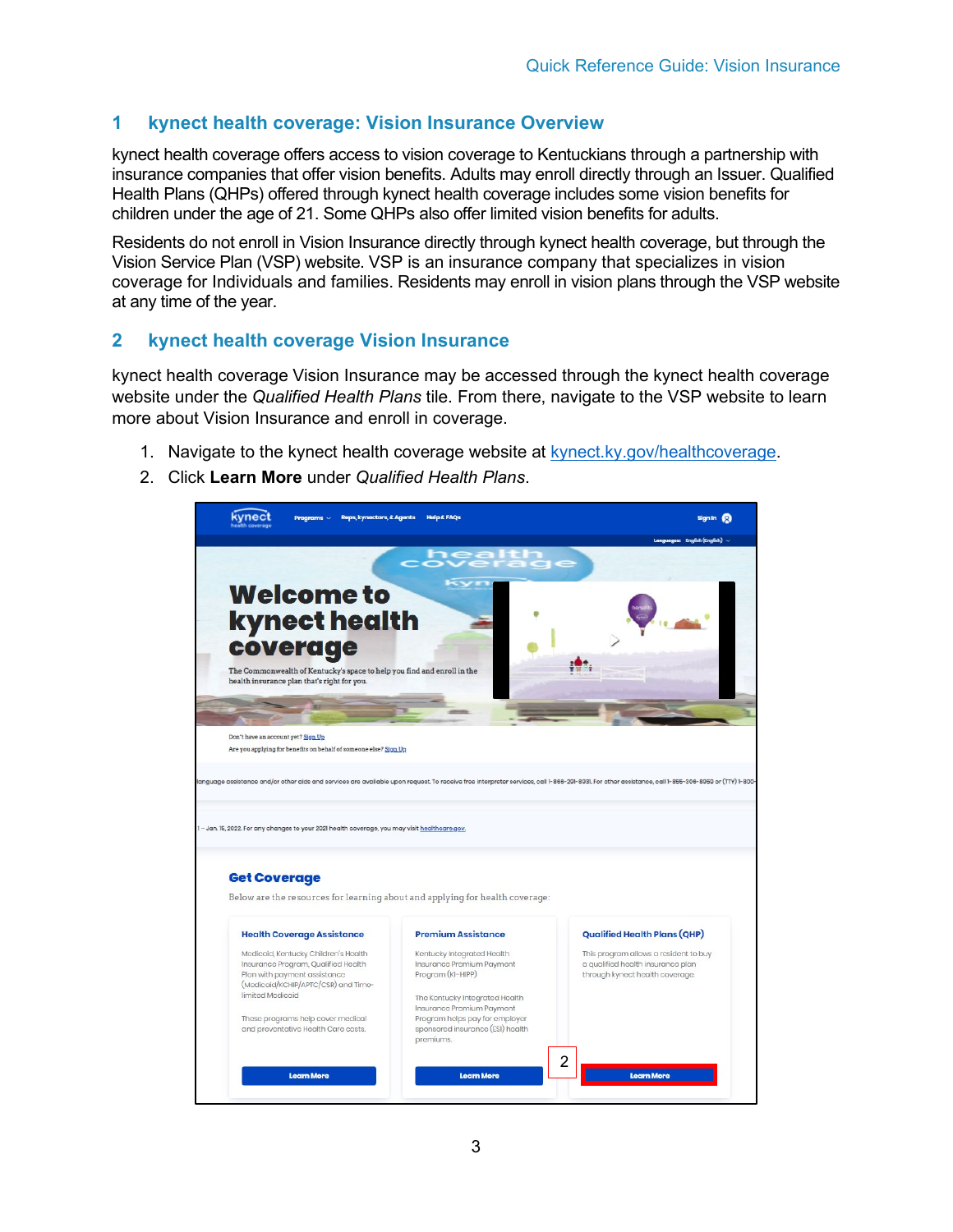#### 3. Click the **Looking for Vision Care** drop-down.

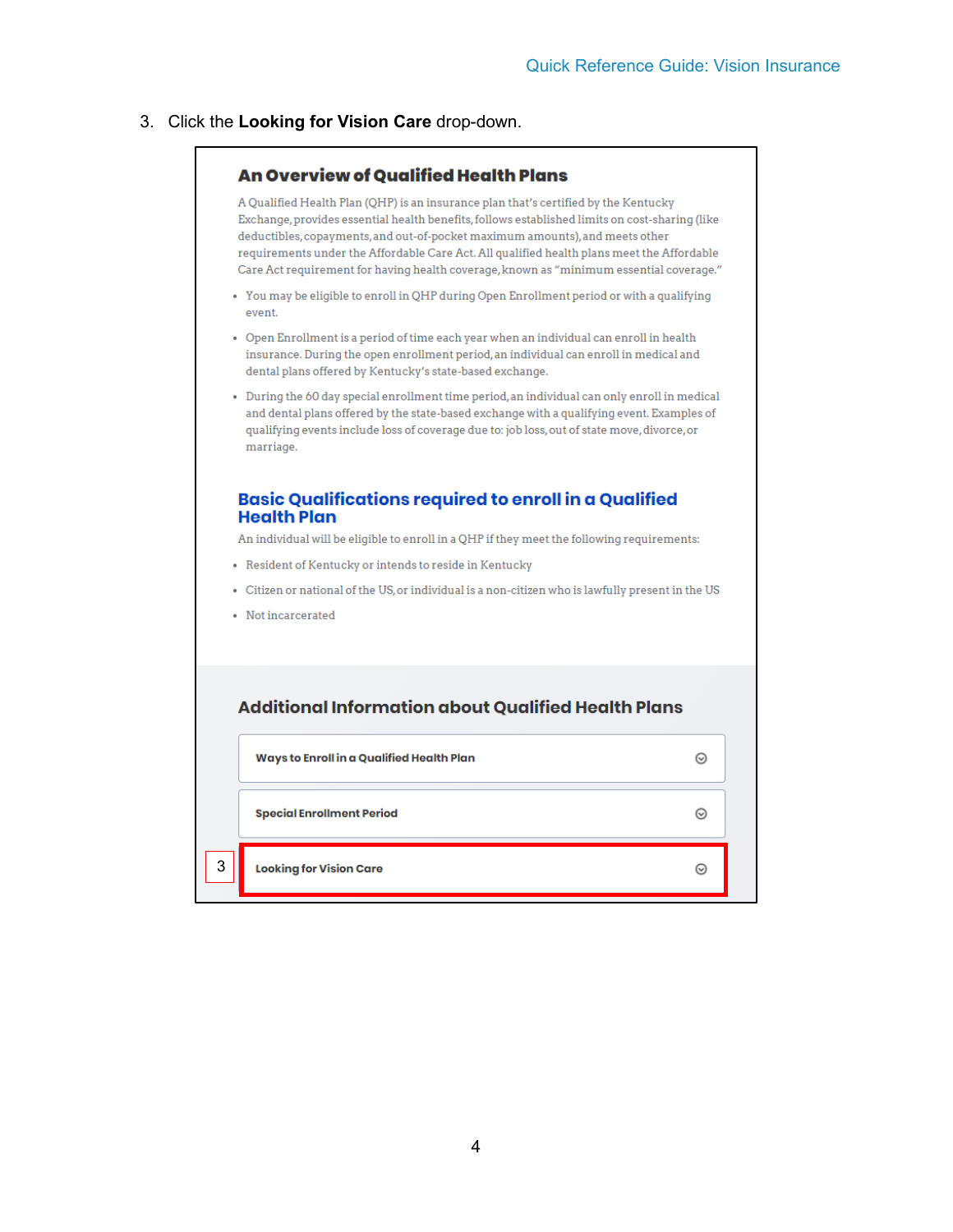4. Click **Find out more** for additional information on Vision Insurance.

| Ways to Enroll in a Qualified Health Plan                               | ⊙ |
|-------------------------------------------------------------------------|---|
| <b>Special Enrollment Period</b>                                        | ⊙ |
| 4<br><b>Looking for Vision Care</b>                                     | ര |
| kynect health coverage offers vision care to Kentuckians Find out more. |   |

5. Read the *Vision Care Overview* and click the **VSP website** hyperlink to navigate to the VSP website.

|                    | <b>Reps, kynectors, &amp; Agents</b><br><b>Help &amp; FAQs</b><br>Programs v                                                                                                                                                                                                                                                                                                                                                                                         | Sian In                        |
|--------------------|----------------------------------------------------------------------------------------------------------------------------------------------------------------------------------------------------------------------------------------------------------------------------------------------------------------------------------------------------------------------------------------------------------------------------------------------------------------------|--------------------------------|
|                    |                                                                                                                                                                                                                                                                                                                                                                                                                                                                      | Languages: English (English) v |
| <b>VISION CARE</b> |                                                                                                                                                                                                                                                                                                                                                                                                                                                                      |                                |
|                    | <b>Vision Care</b><br><b>Adult Vision Coverage:</b><br>kynect offers access to vision coverage to Kentuckians through a partnership with insurance<br>companies that offer vision benefits. Adults can enroll directly through an insurance company.<br>Qualified Health Plans offered through kynect include some vision benefits for children under the age<br>of 21. We recommend you review the plan benefits to find the best coverage for you and your family. |                                |
|                    | Vision plan enrollments are not directly through kynect health coverage, please see below to browse<br>options and enroll in vision coverage. Individuals can enroll in vision plans at any time throughout the<br>year.                                                                                                                                                                                                                                             |                                |
|                    | <b>Your Coverage Options</b>                                                                                                                                                                                                                                                                                                                                                                                                                                         |                                |
|                    | <b>Vision Service Plan (VSP)</b><br>VSO individual vision plans                                                                                                                                                                                                                                                                                                                                                                                                      |                                |
|                    | As a vision care member, you'll receive access to great eye doctors, quality eye wear, and<br>affordability you deserve, all at low out-of-pocket costs. To browse and enroll in vision care, visit<br><b>VSP</b> website<br>5                                                                                                                                                                                                                                       |                                |
|                    |                                                                                                                                                                                                                                                                                                                                                                                                                                                                      |                                |